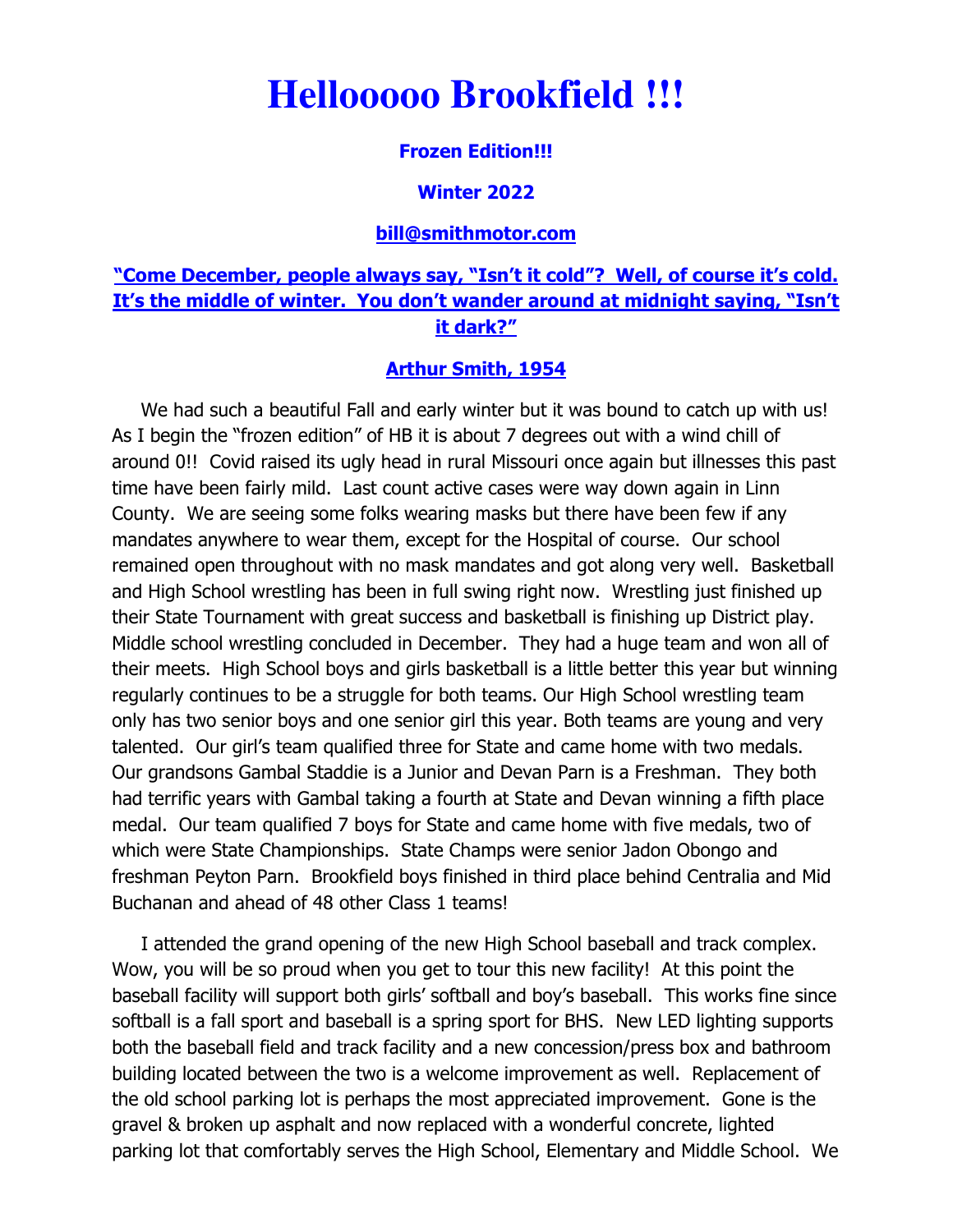have already attended events when ballgames were going on in the middle school gym and high school gym at the same time and there was plenty of parking available.

New Businesses – Fed Ex Ground is building a large distribution center just south of Walmart along Highway 11. At this point much of the dirt work has been completed and it will be spring before we see any construction underway. Specifics are sketchy at this time regarding a completion date and details about the new building and how many jobs may be created. I will let you know more when I know more. The City expanded the City limits so utilities can be extended to the new facility and of course to include it in our tax base.

 Many folks will be pleased that our Sonic which has been closed for three years now will be opened again soon under new ownership. Crews are in the process now of remodeling the entire facility. No opening date set yet but new owners expect it will happen this spring.

Sunday Dinner – I grew up in a family that always had a family Sunday dinner. As a kid I never had a clue how much work went into preparing that meal for a dozen or more people every Sunday. As our families grew it turned into that many and more on a Sunday. We also usually included some friends. My Dad used to go to Church services with us but as the crowd grew he started staying home to prepare the beef or pork roast and it didn't take quite so long to finish up the mashed potatoes & gravy, vegetables, etc… after we got home. ( At least that was Dad's excuse for skipping Church! ☺) Normally we were finished eating early afternoon in plenty of time to watch football and enjoy the outside experiences at my folk's Country Club home.

 Shane and I have continued the Sunday Dinner tradition and because our kids and their families all live here the Dinner has become a BIG deal each Sunday. We have certainly learned how much work Mom and Dad went thru to provide the meal for so many, and also learned the importance and value of the weekly gathering. Sharing Sunday Dinner with our family is such an "event"! Full of good food, love, talk and laughter. Shane made it clear earlier on that she always felt an obligation of sorts as a young wife to attend Sunday dinner at my folk's house so she let our daughter in law and son in laws know that there is no such obligation. Regardless, most Sundays they are all there with our grandkids and the generally a couple of their friends who tag along with the grandchildren. We feed anywhere from 14-20 people every Sunday and despite being totally worn out later I don't think either of us would consider calling it quits. We just enjoy it so much!!

 I hope many of you out there share our tradition of Sunday Dinner. I know we are so fortunate to have our children and their children living here locally. No such luxury for most folks.